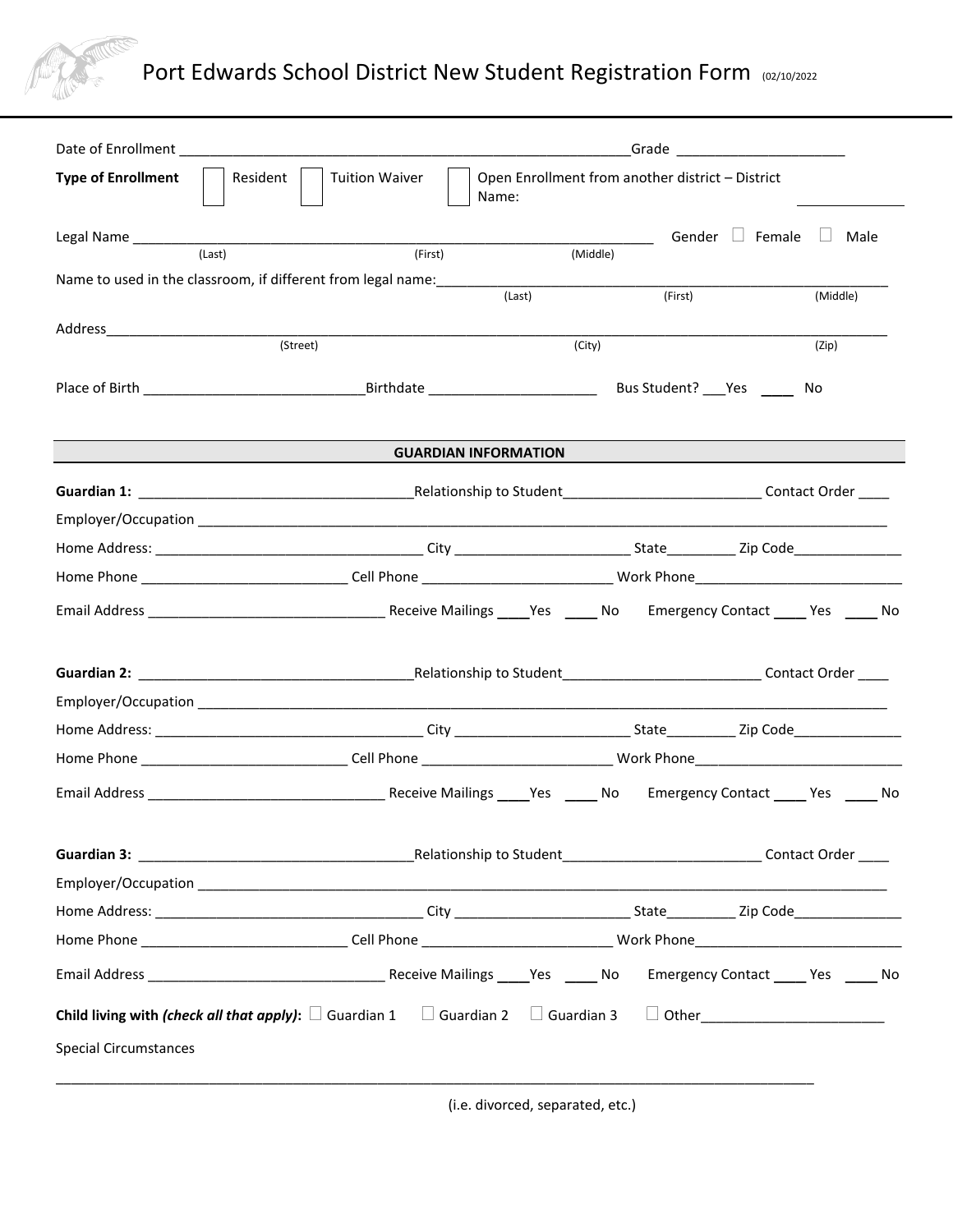|                                                                                                                                   | <b>EMERGENCY CONTACTS- OTHER THAN GUARDIANS LISTED</b> |        |         |            |  |  |  |
|-----------------------------------------------------------------------------------------------------------------------------------|--------------------------------------------------------|--------|---------|------------|--|--|--|
|                                                                                                                                   |                                                        |        |         |            |  |  |  |
|                                                                                                                                   |                                                        |        |         |            |  |  |  |
|                                                                                                                                   |                                                        |        |         |            |  |  |  |
|                                                                                                                                   |                                                        |        |         |            |  |  |  |
|                                                                                                                                   |                                                        |        |         |            |  |  |  |
|                                                                                                                                   | <b>HEALTH/MEDICAL INFORMATION</b>                      |        |         |            |  |  |  |
| Does your child have any unusual health conditions? $\Box$ Yes $\Box$ No                                                          |                                                        |        |         |            |  |  |  |
| $\Box$ Heart $\Box$ Bee Allergy $\Box$ Convulsive seizures $\Box$ Food Allergy to<br>$\Box$ Asthma<br>$\Box$ Diabetes             |                                                        |        |         |            |  |  |  |
|                                                                                                                                   |                                                        |        |         |            |  |  |  |
|                                                                                                                                   |                                                        |        |         |            |  |  |  |
|                                                                                                                                   |                                                        |        |         |            |  |  |  |
| If emergency treatment is required, and parents/guardians cannot be reached immediately, may the school authorities use their own |                                                        |        |         |            |  |  |  |
| judgment in calling the doctor indicated in this section, or if not available, an alternate doctor? $\square$ Yes $\square$ No    |                                                        |        |         |            |  |  |  |
|                                                                                                                                   |                                                        |        |         |            |  |  |  |
| To my knowledge I believe this student is able to participate in strenuous physical education classes. $\Box$ Yes $\Box$ No       |                                                        |        |         |            |  |  |  |
|                                                                                                                                   |                                                        |        |         |            |  |  |  |
|                                                                                                                                   |                                                        |        |         |            |  |  |  |
|                                                                                                                                   | <b>SPECIAL EDUCATION</b>                               |        |         |            |  |  |  |
| Does your child receive special education services?                                                                               |                                                        |        | Yes     | No         |  |  |  |
|                                                                                                                                   |                                                        |        |         |            |  |  |  |
|                                                                                                                                   |                                                        |        |         |            |  |  |  |
| PREVIOUS SCHOOL INFORMATION                                                                                                       |                                                        |        |         |            |  |  |  |
|                                                                                                                                   |                                                        |        |         |            |  |  |  |
| (Street)                                                                                                                          |                                                        | (City) | (State) | (Zip Code) |  |  |  |
| Has your child ever been expelled from a school district previously attended?<br>Yes<br>No                                        |                                                        |        |         |            |  |  |  |
| If yes, please state school name and reason for expulsion examples and contact the control of the control of the                  |                                                        |        |         |            |  |  |  |
|                                                                                                                                   |                                                        |        |         |            |  |  |  |
|                                                                                                                                   |                                                        |        |         |            |  |  |  |